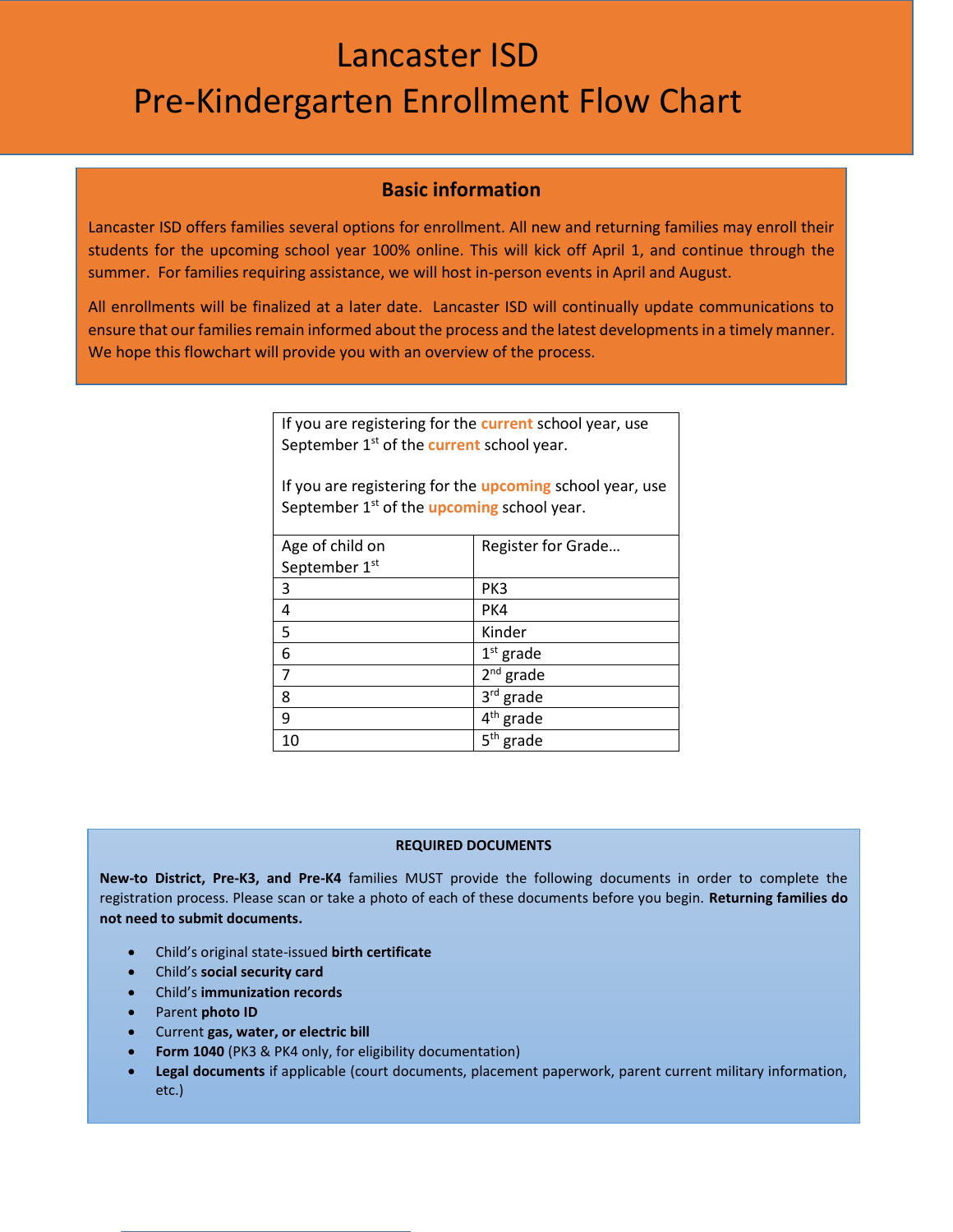# Lancaster ISD Pre-Kindergarten Enrollment Flow Chart

## **Begin online registration:**

## Visit www.lancasterisd.org/enrollment

### **Log In**

If you have, or have ever had, students enrolled in the district, use your existing username and password so that all students are linked under the same household. Use the **Forgot User ID/Forgot Password** buttons as needed. If that is unsuccessful, email **enrollment @lancasterisd.org** for assistance. Please do not create a new user; it will lock you out partway through registration.

If this is your first student to enroll in Lancaster ISD, choose **Register New User** to create a username and password. Be sure to keep that information for next year!

Complete the information required on each page. All yellow boxes are required fields and must be filled in.

The registration application does not have to be completed all in one sitting. If you experience difficulty, you can stop and email enrollment@lancasterisd.org for assistance. The program will save your work.

## **Submit Documents and Confirm Enrollment**

**Submit documents:** As you come to the end of the registration application, you will find a page that requests that you submit your documents. **Returning families may skip this page.** New-to-district families will upload scanned images or photographs of their documents here. If you have difficulty uploading documents, please attend one of our in-person events in April or August, or contact [enrollment@lancastrisd.org.](mailto:enrollment@lancastrisd.org)

**Confirmation page:** This page contains your Confirmation number and your student's ID number. **Please print or take a photo** of this page. Campus registrars may request this information later.

**Congratulations! You're done!**